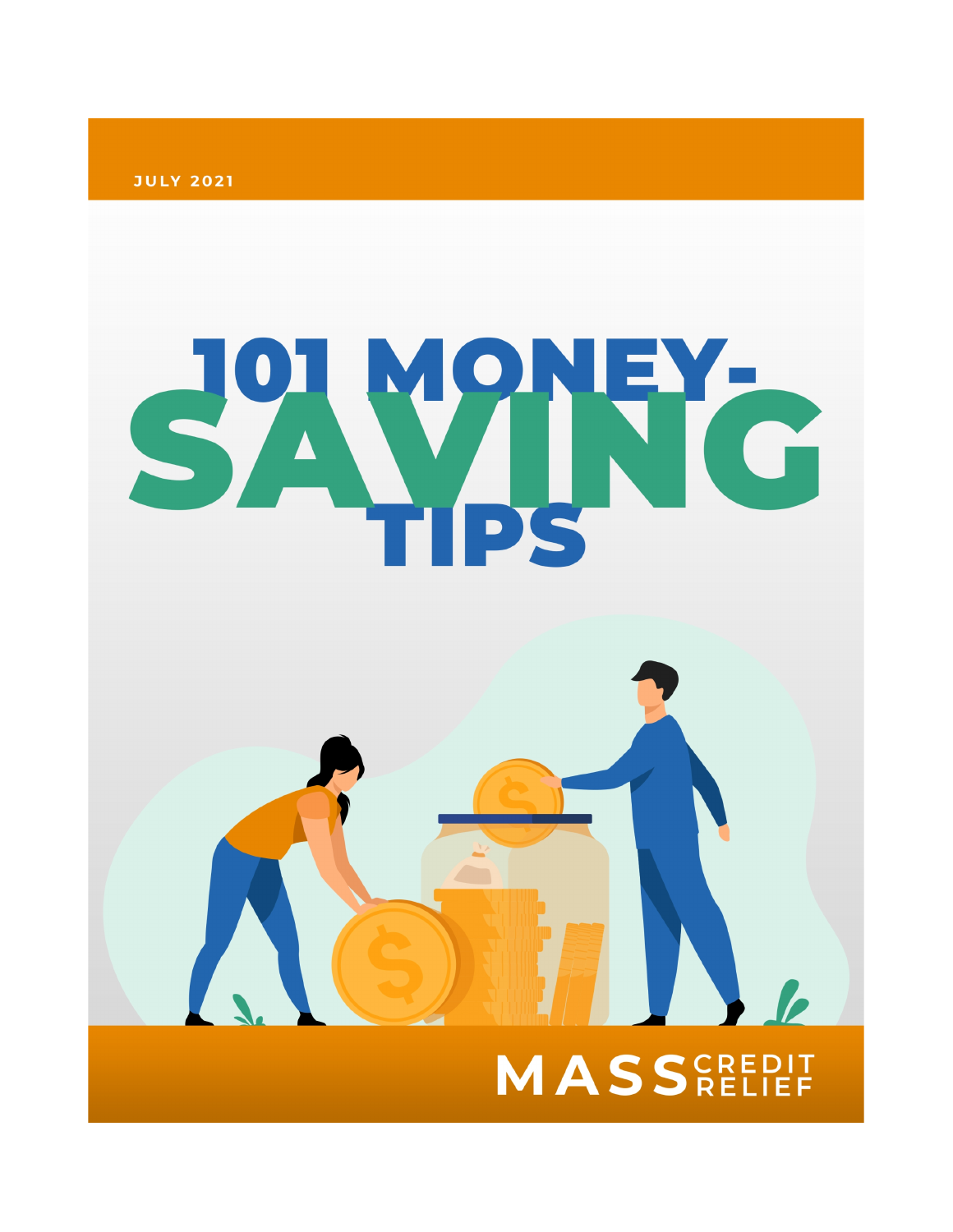# **101 Money Saving Tips**

1. Use solar powered light fixtures.

There are lots of light fixtures today that can be powered by the sunlight. In using them, you would be able to save lots of money, since your electricity bills would go down. All you have to do is to shop for these items at your local store, or even through the web. Some of these items are even very easy to install and are available in DIY kits.

2. Walk towards the grocery store.

The price of gasoline these days continue to go up, which is why it is a good idea to come up with ways to lessen your vehicle usage. One of which would be to walk towards the grocery store, especially if it is just a few blocks away from your place. Make it fun by walking with your spouse, so that aside from saving money, you both can also shed some weight.

3. Open your windows instead of turning on the fan.

When it is hot, you may want to turn on the fan or even your air conditioning system, in order to improve the temperature at your place. To save money, instead of using them, you can always open up your windows. By doing that, you can benefit from fresh air, aside from saving money. To make it cooler, you can always put some ice in front of the fan if you want to.

4. Turn off your computer when not in use.

There are lots of people today who turn on their computers at the beginning of the day, and only turn it off before sleeping at nights. If you are one of them, then you should turn it off, prior to stepping outside your place. By doing that, you can ensure that you would be consuming lesser amounts of energy. Aside from that, it can also prolong the life of your computer.

5. Clean your own car.

The cost of having your car washed through a car washing station on a weekly basis, can easily pile up over the months. Thus, if you are going to wash your own car, then you would be able to save lots of money. Aside from that, it can also provide you the exercise that you need, in order to stay as fit as you can be.

6. Turn off the television.

Becoming addicted to the television is one of the things that can cause your electricity bills to soar higher. Thus, you need to turn it off, when you are not watching. Aside from that, you should also minimize the times that you try to watch TV, when you are actually doing another thing.

7. Turn off the lights at your place when you leave.

You may feel more secure in leaving your place while the lights are turned on. However, it can be one of the factors that affect your energy bills. Thus, you should turn the lights off when you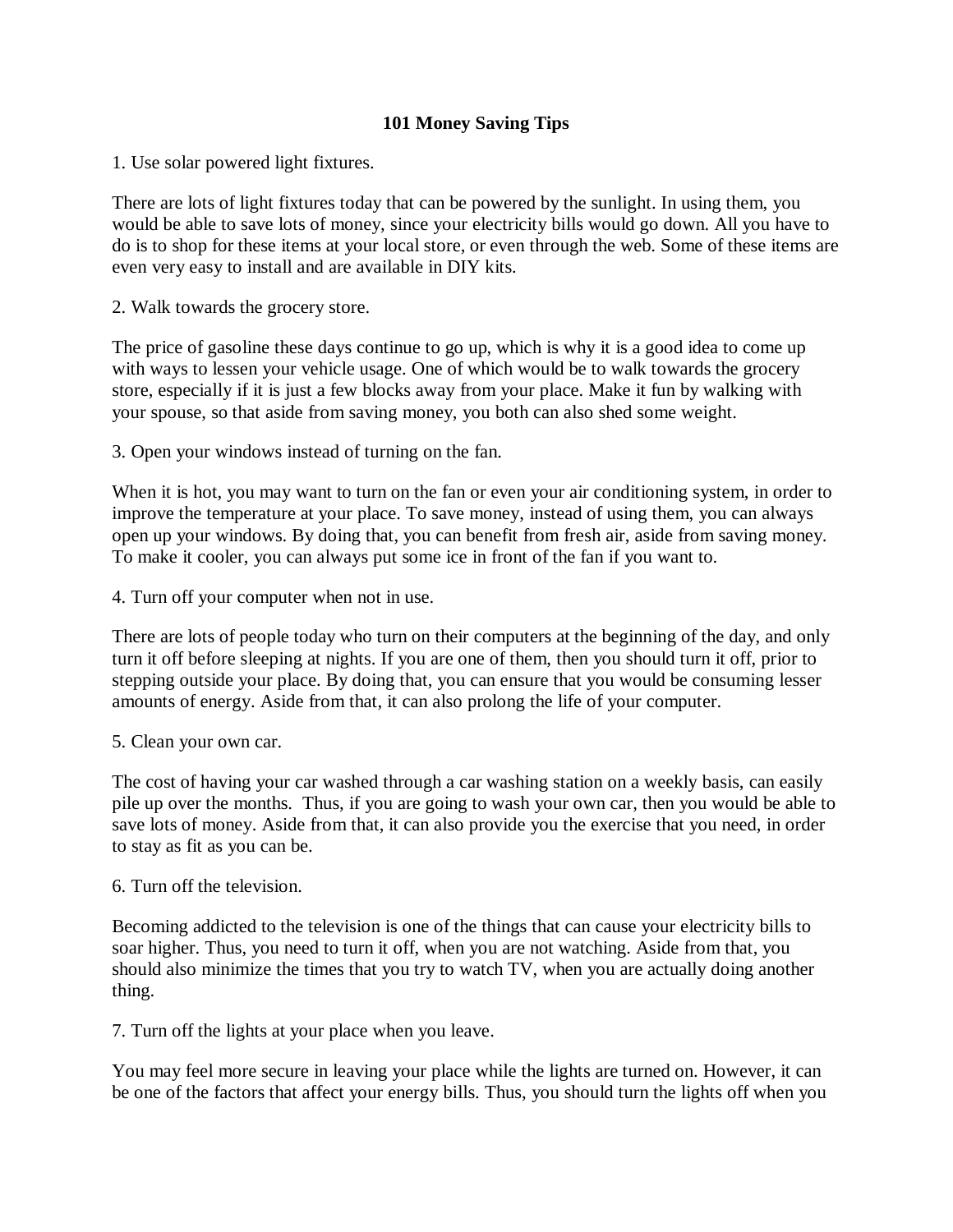leave. If you want, you can still leave just a single light on, so that you would feel secure when you go out.

8. Ride the bus instead of using your car.

If you are going somewhere, which is not possible to reach by merely walking, then you should ride the bus, instead of using the car. Riding a bus or a train can only cost you a few dollars, compared to filling up your car with lots of gasoline. Just prepare earlier, and take note of the schedule of the bus, so that you won't be late.

9. Be healthy.

The cost of medicines today continue to go up, especially when it comes to antibiotics. To ensure that you won't have to reach for your pocket to buy them, you need to maintain your health. To achieve that, you should get enough exercise on a regular basis. Aside from that, you should also take a multivitamin supplement in conjunction with a healthy diet.

10. Don't turn on the water faucet at its maximum level.

When you take a bath, there is no need to turn on the water at its maximum level, especially if you are not in a rush. Turning it at higher levels can make your water bills soar high. Thus, if you take control of it, then you should be able to save some money by conserving water more effectively.

11. Try to enjoy leftovers.

When you eat at restaurants, cook up some delicious meals for a family gathering or prepare for a birthday party, you can be sure that you would have a bunch of leftovers inside your refrigerator after. Heating them up for your meals instead of throwing them away could save you a lot of money.

12. Cook your own meals.

Cooking your own meals could help you save lots of money. This is because buying the ingredients for a certain recipe is definitively more affordable, than eating out in restaurants or fast food chains. Just make sure to cook healthy meals, so that you can also ensure that you are getting the nutrients you need.

13. Buy basic things in wholesale prices.

There are lots of basic things that a person needs, and buying it in retail prices can pile up the cost. Thus, it is best if you buy them in bulk, since that would give you a chance to purchase them in wholesale prices. In doing this, you would be able to save lots of money, aside from the fact that you can have good supply of your needs.

14. Shop online.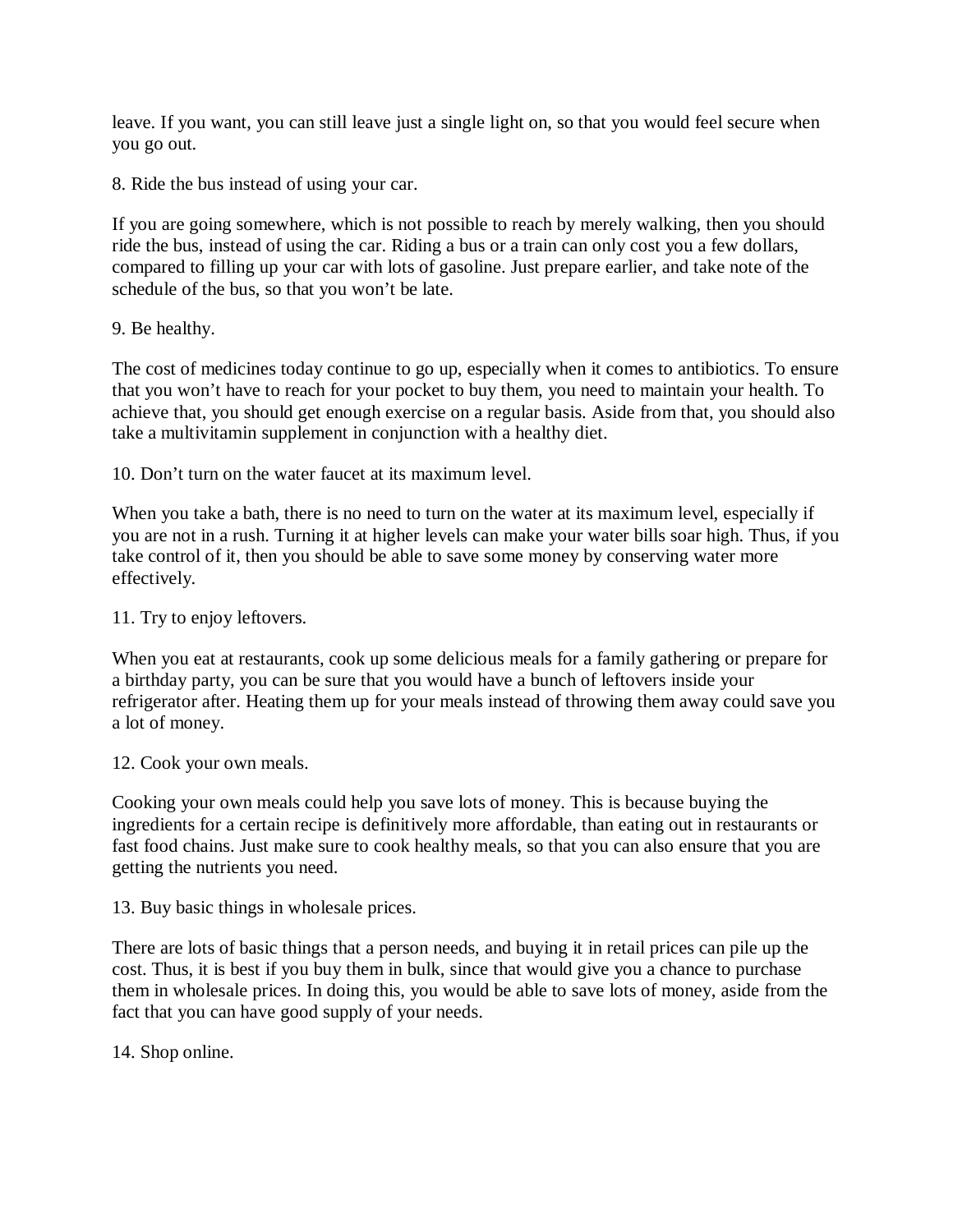Shopping online can give you an opportunity to save some amounts of cash. If you do your research, you would find out that most items found through the internet are more affordable than those that are sold in local stores. The reason behind this is that, online stores have lesser overhead expenses. Thus, shopping the modern way should help you save up some cash.

# 15. Buy used items.

Buying used items compared to buying those that are brand new is definitely more affordable. Thus, if you want to save money, then you should begin shopping around for used products. To find them, you can always go through the internet, visit garage sales, or check out some local auctions.

# 16. Buy an alternative.

When you do your research, you would find out that lots of products that you need have available substitutes. Thus, you should consider purchasing the substitutes of the items that you need, which are more affordable, but can offer you the same thing. For example, instead of buying a high end branded item, you can check out its equally competitive alternative, which can offer the same features at a lower price.

# 17. Look for coupons.

There are lots of coupons available today, which you can access through the internet. These coupons can offer you discounts on certain fast food chains, restaurants, as well as in local stores. All you have to do is to sign up for the websites that offer them, and follow the simple instructions provided.

18. Take advantage of sale, especially after the holidays.

Taking advantage of sale, especially those that are offered after the holidays can help you save lots of cash. For example, in most cases, decorations would become very affordable after the Christmas season. Thus, if you want to save money, you can always purchase them for the following year.

#### 19. Credit card promotions.

Credit card promotions are offered every now and then, in which it can provide you a way to save some money through gift cards, gift checks, or discounts on certain stores and restaurants. Some can even offer a cash back option, for a certain amount of credits used, or when you purchase from certain stores.

#### 20. Fix things up yourself.

Before tossing out an item, you should see if you can repair it yourself first. By doing that, you would be able to save money by not having to purchase a new one. To fix something up, you can always ask your friends for tips regarding it. Aside from that, you can also check out some troubleshooting tips through the internet.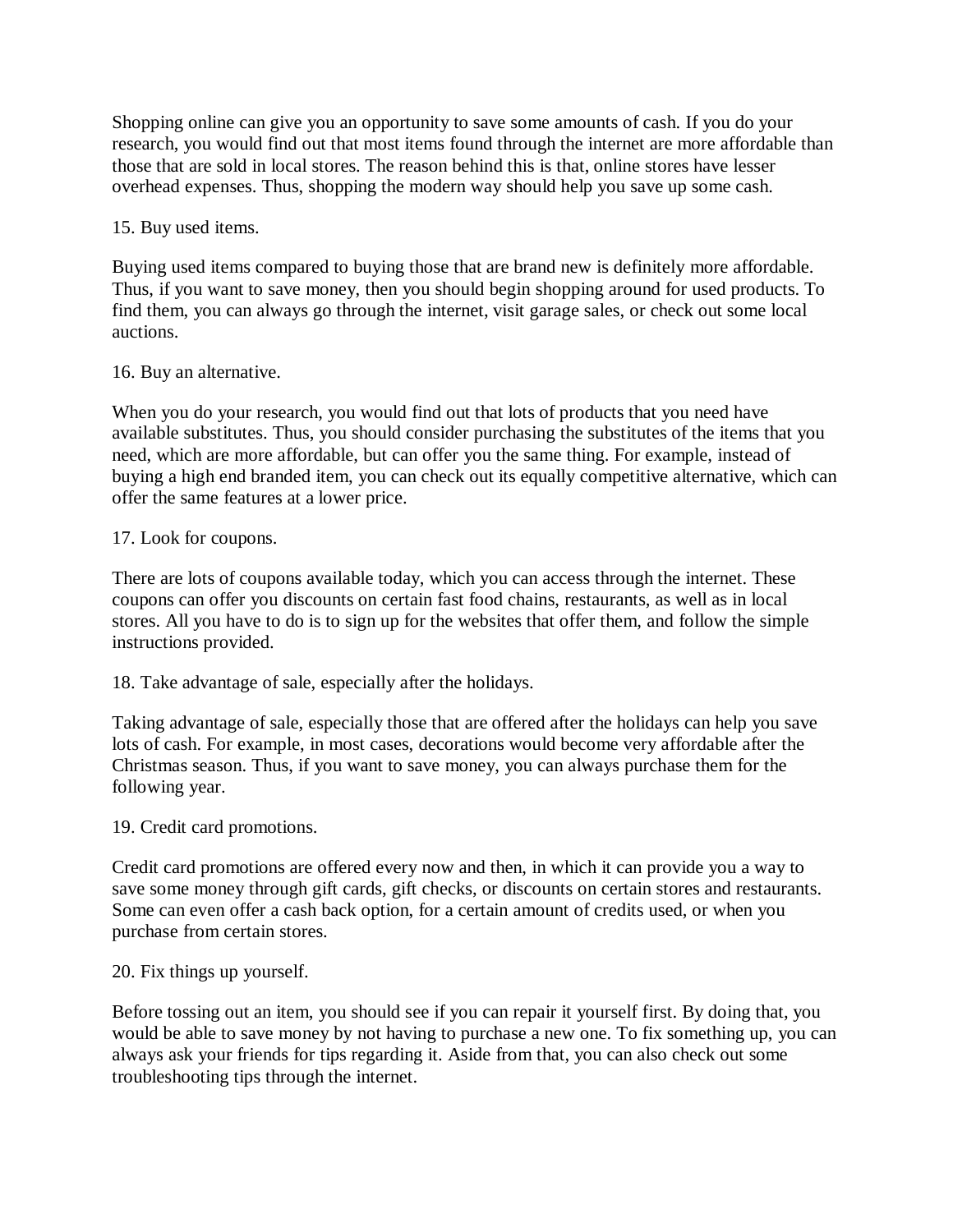21. Avoid spending through credit cards.

Spending through credit cards is one of the best ways to pile up your debt. Thus, if you want to save more money, you should purchase on cash basis only. Save the credit cards for emergency situations only. Every item you purchase with the use of your credit card can add more to your existing debt and your monthly surcharge; thus, it is time that you leave them at home when you go out to shop.

#### 22. Gaming at nights.

If you and your friends are quite fond of going out at nights, especially on weekends, then you should invite them for a gaming night at your place. This would help you all in saving lots of money. All you have to do is to take out your favorite board game, buy some snacks and drinks, and enjoy a good time at your place, without spending lots of money in bars or coffee shops.

23. Watching movies at your place.

If your family wants to spend some time with you by watching a movie in town, you should consider watching one at your own house. Renting a video at a shop near your place should do the trick. Pair it up with some popcorn and sodas, and your family would have a great time with you, while you are not worrying about the total cost.

#### 24. Swaps are good.

Swapping your things that you are not using anymore for a new item, is one of the ways of saving money, when it comes to acquiring something new. Swapping can be done through the internet, with your friends, or with certain shops. You can swap your shoes, books, music, movies, games, gadgets, and more, for items that you want to have so that you won't have to spend a dime in getting it.

25. Buying magazines at a newsstand.

If you are quite fond of certain types of magazines, buying them at the newsstand should be avoided. This is because they are usually priced too high when you purchase them from these types of stores. To save money, you can always subscribe directly to the magazine. Aside from that, check out their websites, since they might even offer e-magazines, which you can conveniently download into your computer for free or for a very affordable price.

#### 26. The lottery.

If you are fond of playing the lottery, you should seriously think about your odds of winning it. There is very less likelihood that you would hit the jackpot in the lottery, and each time you play it, you are actually spending more cash. Thus, if you simply want to be entertained, then you should consider playing at a casino, since the cost is pretty much the same, the odds would be better, and it can provide you with more entertainment.

#### 27. Traveling.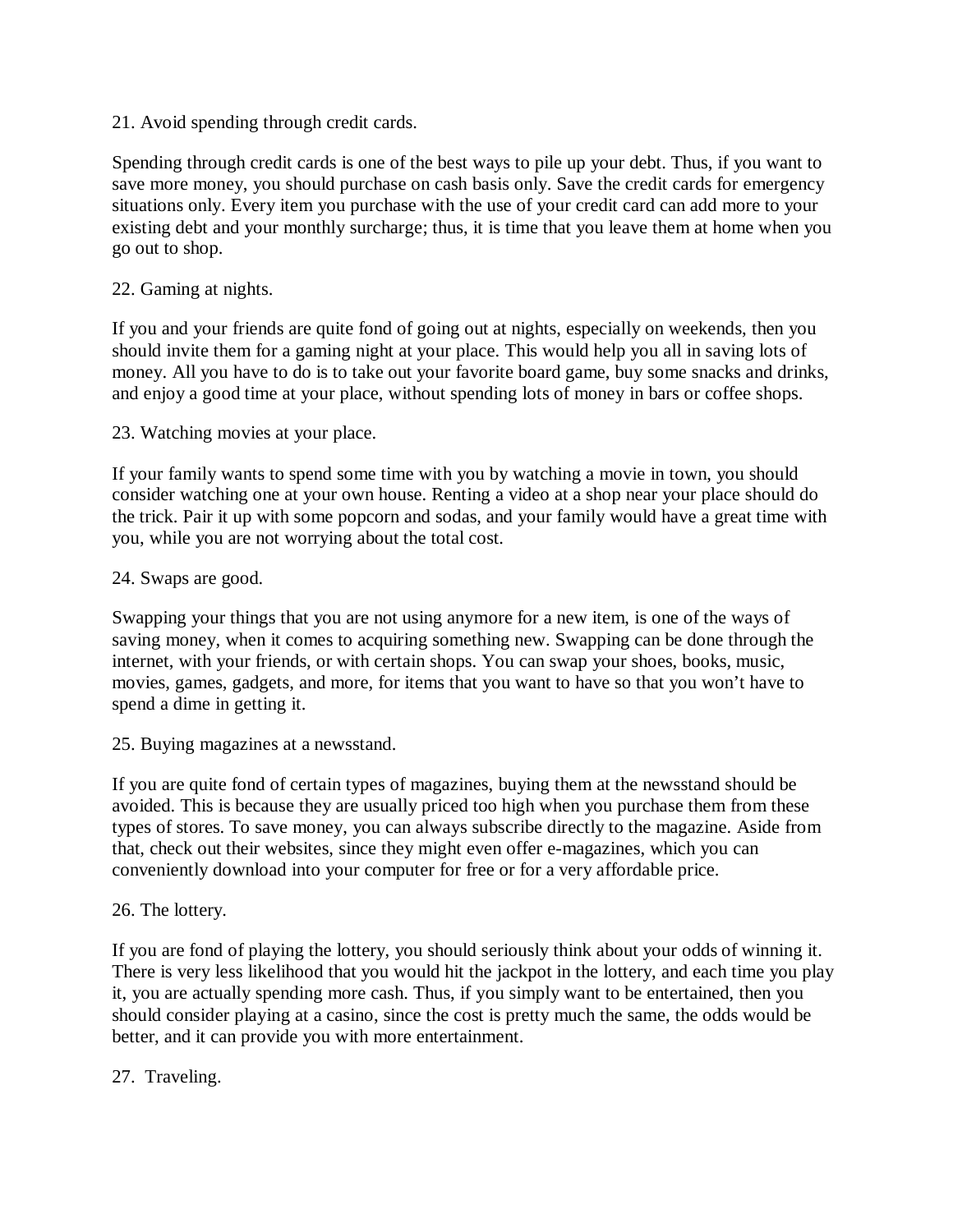In traveling, one of the best things that you can do in order to save huge amounts of money is to book way ahead of time. This is true, especially if you book online. Lots of airlines are actually offering discounts for early bookings today. Aside from that, you should also keep in mind that booking a vacation package is also more affordable, than booking your hotel, flights, and cars separately.

# 28. Your travel times.

To save up some money, you should be flexible when it comes to your traveling times. For example, in booking flights, if you are not in a hurry, red-eye flights are actually good to book in terms of saving cash, although you may not want your children traveling late. Aside from such types of flights, traveling to certain vacation spots during off-season can also be a good idea, when it comes to saving on costs.

# 29. Going from one building to another.

If you are at a city center, where you are anticipating to move from one building to another to look for certain types of items, then you should park your car at a garage or parking area, which is located centrally. This way, it would allow you to leave it there, instead of driving it around town and consume more gasoline. With that, you would be saving more money, and even get some exercise.

# 30. Car rental insurance.

If a car rental company offers you an add on car rental insurance, you should stop for a moment, and think about your own auto insurance. Most auto insurance companies today provide policies, where your auto insurance coverage would also apply to your rental car. Thus, if this is the case, then you should decline the offer. However, it is still best to call your insurance provider for that, just to make sure.

# 31. Riding a bike.

When you are on your way to a place where it is a bit far for a walk, then you should make use of your bike. Biking can prevent you from using more fossil fuel, which can harm the planet, aside from costing you money. With that, you should always ride your bike, so that you consume lesser amounts of fuel, and save more money.

# 32. Talking to a travel agent.

If you are not getting anywhere in trying to book more affordable fights and accommodations online, you should know that many travel websites have travel agents working for them. They are usually reachable through their 800 numbers on a 24 hour basis. Thus, giving them a call should provide you with the assistance that you need, in order to find the package that you really want.

# 33. Having an affordable vacation.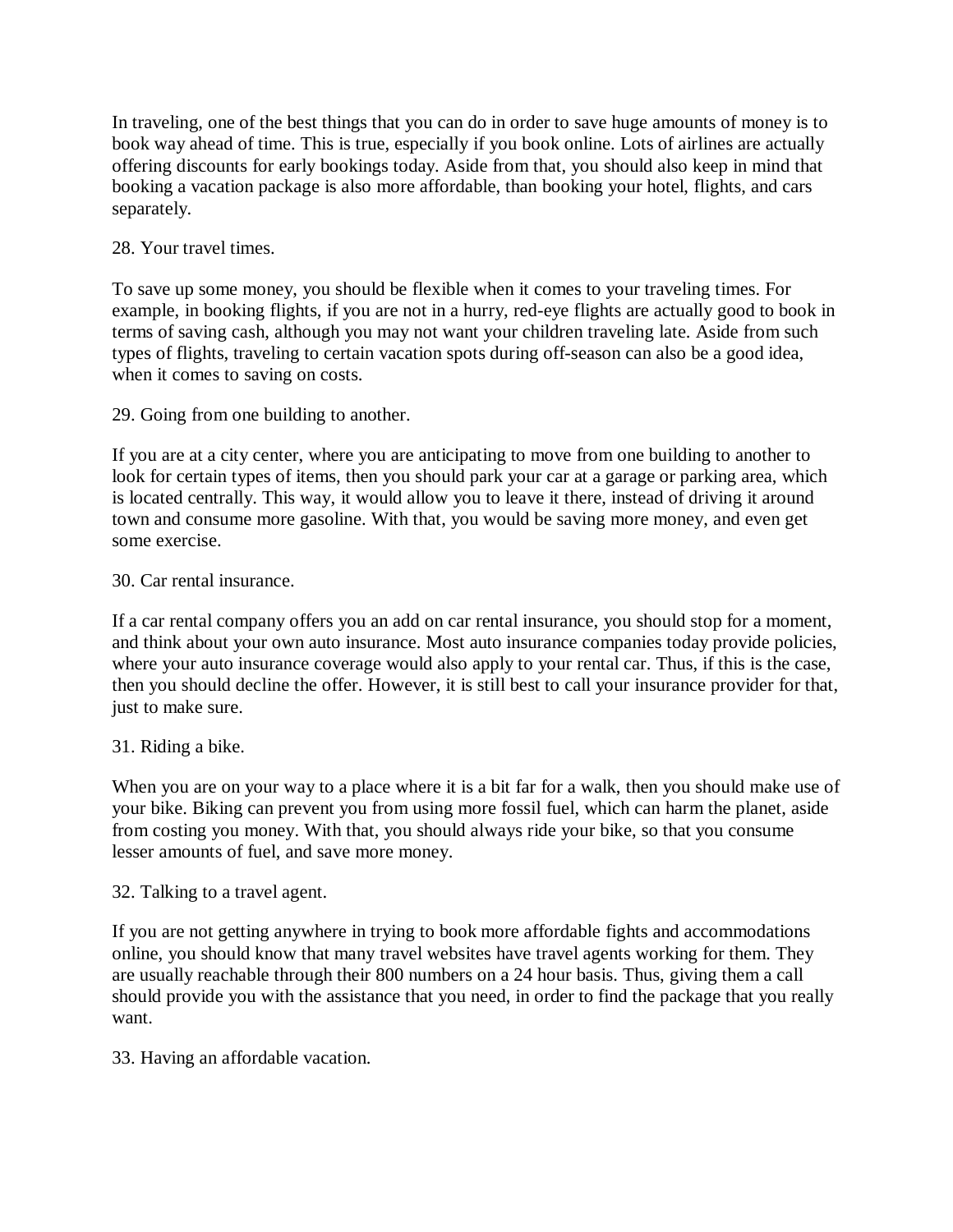During the holidays, people usually go to distant places to spend their vacations on. However, if your finances is quite tight or you simply want to save money, then you should consider having a vacation at the city where you are living it. By doing that, you would be able to rediscover your place. Aside from that, since you won't be going out of the place, you won't have to spend quite a hefty some of money for your flights.

34. Using the ATM.

It is always best to use your bank's ATM machine, whether you want to process a withdrawal, fund transfer, or even just checking for your balance. This is because when you do these things in another bank's ATM machine, you would be charged by that bank, as well as your own bank for certain fees.

35. The card's annual fee.

There are credit cards today that offer free annual fees, while some do not. Credit card companies that charge annual fees may have added features into their cards. However, in most cases, such features are not very applicable to lots of people. Thus, it is best to choose cards that won't charge you annual fees, so that you can save more money on a yearly basis.

# 36. Rate reductions.

If you are carrying a balance in your card and it has been like that for quite some time, then try to negotiate for rate reductions. There is a good chance that your credit card company would agree to this. This is because they don't want to risk more defaults, since it is bad for their business. They would rather ask lesser amounts of money from you, than suffer the consequences of more defaults.

#### 37. Bundling insurance policies.

There are certain insurance providers today, which can offer not just auto insurance policies, but also homeowners, and other forms of insurances. If you want to save some money, you should ask your provider for possible discounts if you bundle your policies. When you do that, aside from saving money, it would also become more convenient for you, since you won't have to deal with paying different providers.

38. Take advantage of deductibles.

If you want to reduce your monthly insurance premiums, then you should recheck your insurance coverage for possible deductibles. Deductibles are the amount of money that you need to shoulder in an event of an accident. Your premium would decrease when you have it, since part of the risk would be transferred to you from the company.

39. Paying insurance premiums.

When you pay your insurance premiums, you should do it way ahead of time. This is because insurance companies can offer you with more discounts when you pay it before the due date.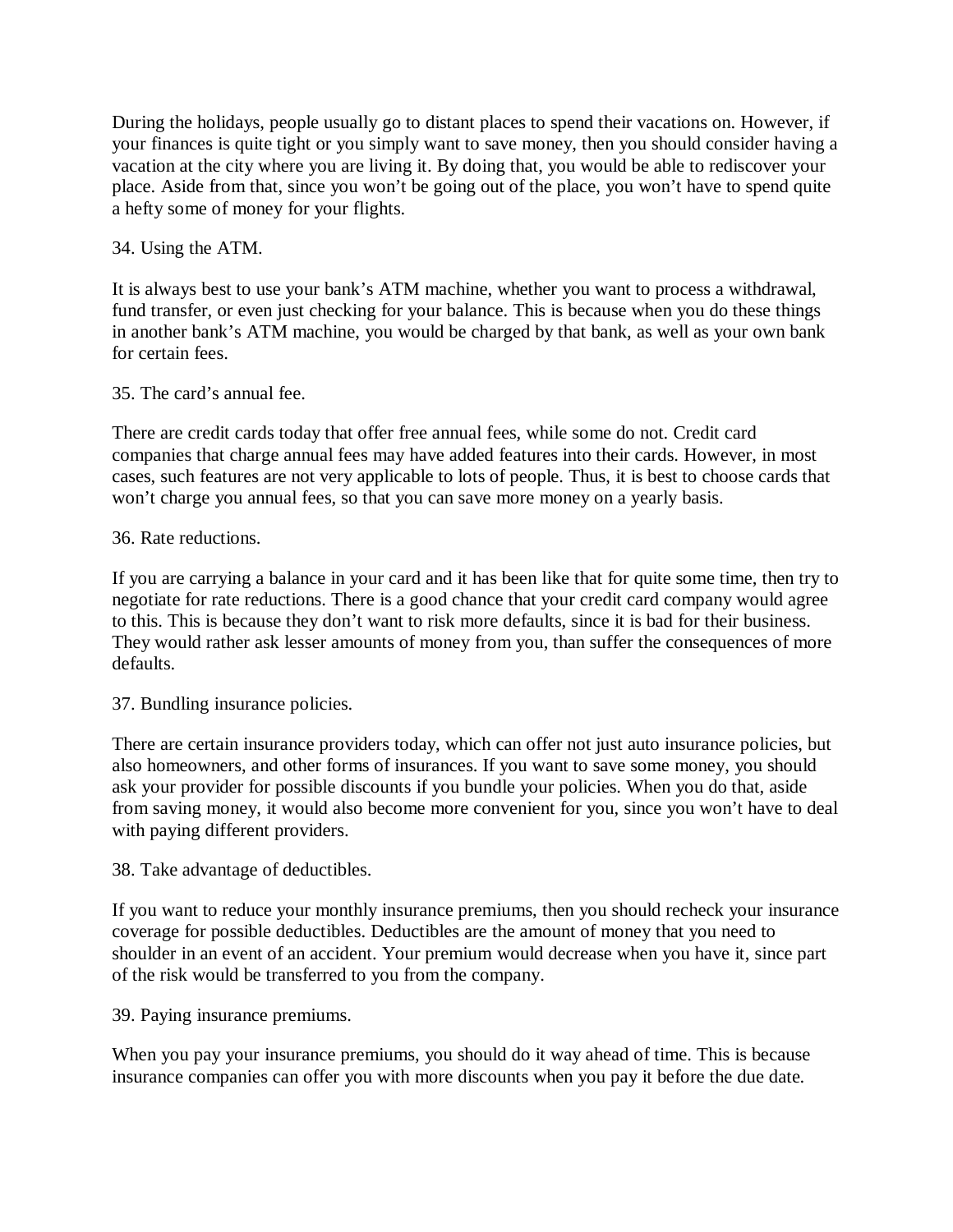Thus, it is best if you ask your insurance provider about this, so that you would be able to take advantage of it.

40. Have a savings account in more friendly banks.

There are certain banks these days that can charge you so many fees that you won't even get the chance to earn any kind of interest. One of the fees that are quite common for some banks is called the maintenance fees. Thus, if you read your bank's booklet and found this term, then you should consider switching banks as soon as possible.

41. Take care of your credit card debt.

One of the things that can add more to your monthly expenses is your credit card debt. This is because the higher your debt becomes, the more you need to pay in terms of its interest. In other words, you may end up paying for the interest each month, without even touching the principal amount you owe. Clear your credit card debt by applying for a low cost loan, so that you can breathe easier.

42. Cutting your home phone bills.

Landlines or home phone services usually cost more than their VOIP counterparts. Thus, you should consider switching to a VOIP phone service and just maintain your mobile phones. Aside from that, you should also check with your local phone service provider, if they can provide you with the most basic service to cut down on costs.

43. Go to the grocery store after eating and not before.

When you go to a store to shop for groceries, it is always best to do it after grabbing a snack, or eating lunch. This is because shopping in groceries when you are hungry can make you purchase food items, which you really do not need. In most cases, when you get home from shopping and eat lunch, you would realize later on that you have gone over your budget, for taking in too many food items.

44. Shopping for clothes.

In buying your own clothing, you may have a tendency to purchase those that are heavily advertised by celebrities. Designer label clothes are very expensive. Although they are good in terms of quality and design, you can actually find lots of products today, which are equally good but are more affordable. Thus, avoid such types of clothing, so that you can save some money.

45. Take advantage of online auction sites.

When you take a look around your own house, you may realize that you have lots of used things, which you are not using anymore. If these items are still in good condition, then you should sell them in online auctions sites. Earning more money is also a good way to saving more. Aside from that, while you are earning online, you can actually get rid of the clutter and have more space in your house.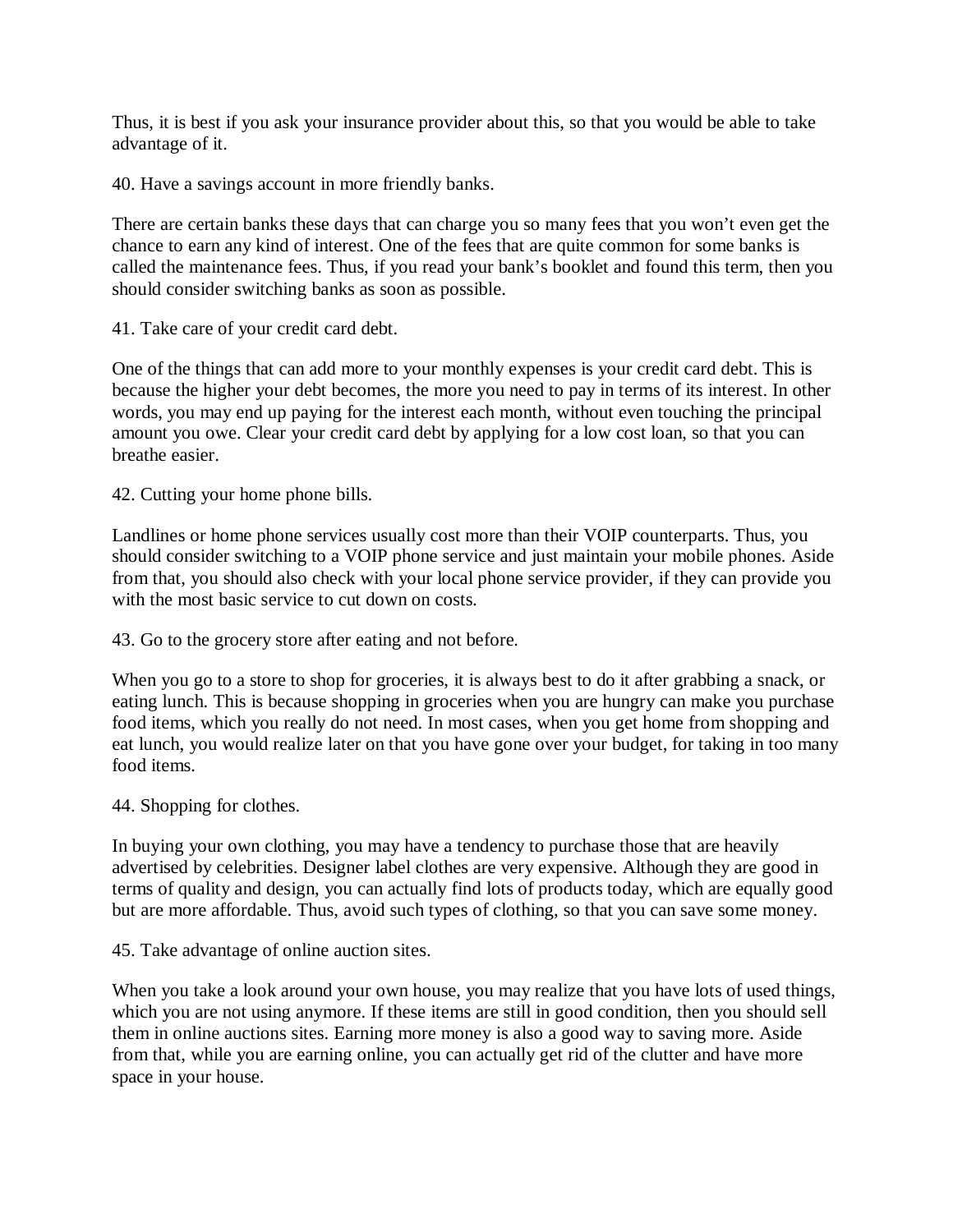#### 46. Do It Yourself.

You should become a DIY person if you want to save more money. By becoming one, you no longer have to hire a carpenter in fixing something at your own place. Aside from that, you also won't have to hire someone to clean your backyard, especially if you gain more knowledge in gardening. Becoming a DIY person will open lots of opportunities for you not just to save more money, but to earn more as well.

#### 47. Travel insurance.

Prior to getting a travel insurance, you should decide to go on a trip first. Thus, if you have previously acquired an annual insurance, then you should not renew it, unless you are going to travel soon. If you are unsure, then only renew it, when you are about to book another trip for your family.

#### 48. Get more quotes.

When it is the time of the year to renew your auto insurance, you should not hesitate in shopping around for the most affordable rates. A good way of doing this is to get free quotes from different insurance providers. Before you decide to switch to another insurer though, make sure to consider the coverage they can provide, to be on the safe side.

49. You can always say no.

If your kids are quite fond of telling you what they want at the grocery store or at the toy store, then you should practice saying no to them. Aside from that, you should also learn to say no to your friends, if they want you to out with them for drinks. Saying no would not just feel liberating, but it can also help you save some dough.

50. Keeping up with appearances.

If you have a tendency to buy something that you saw your friend or neighbor has recently bought, then you should cut that costly habit. This is because you may end up buying lots of things you don't need. Aside from that, you don't even know how your neighbor got it; and, they might even have used their credit cards for it.

#### 51. Trading your car.

Having a new used vehicle is not such a bad idea, especially if you want to save some cash. You should also consider this, if the car that you currently have piles up your expenses by consuming more gas, and offering little space for your family. There are lots of car supermarkets these days, which can offer you a quality used vehicle that has a price that is just a fraction of the brand new one. Check them out, so that you can save more cash.

52. Shopping items on sale.

If you just happen to be in a store because you have free time, and you found items that are on sale, then you might be tempted in acquiring them immediately. However, before you make a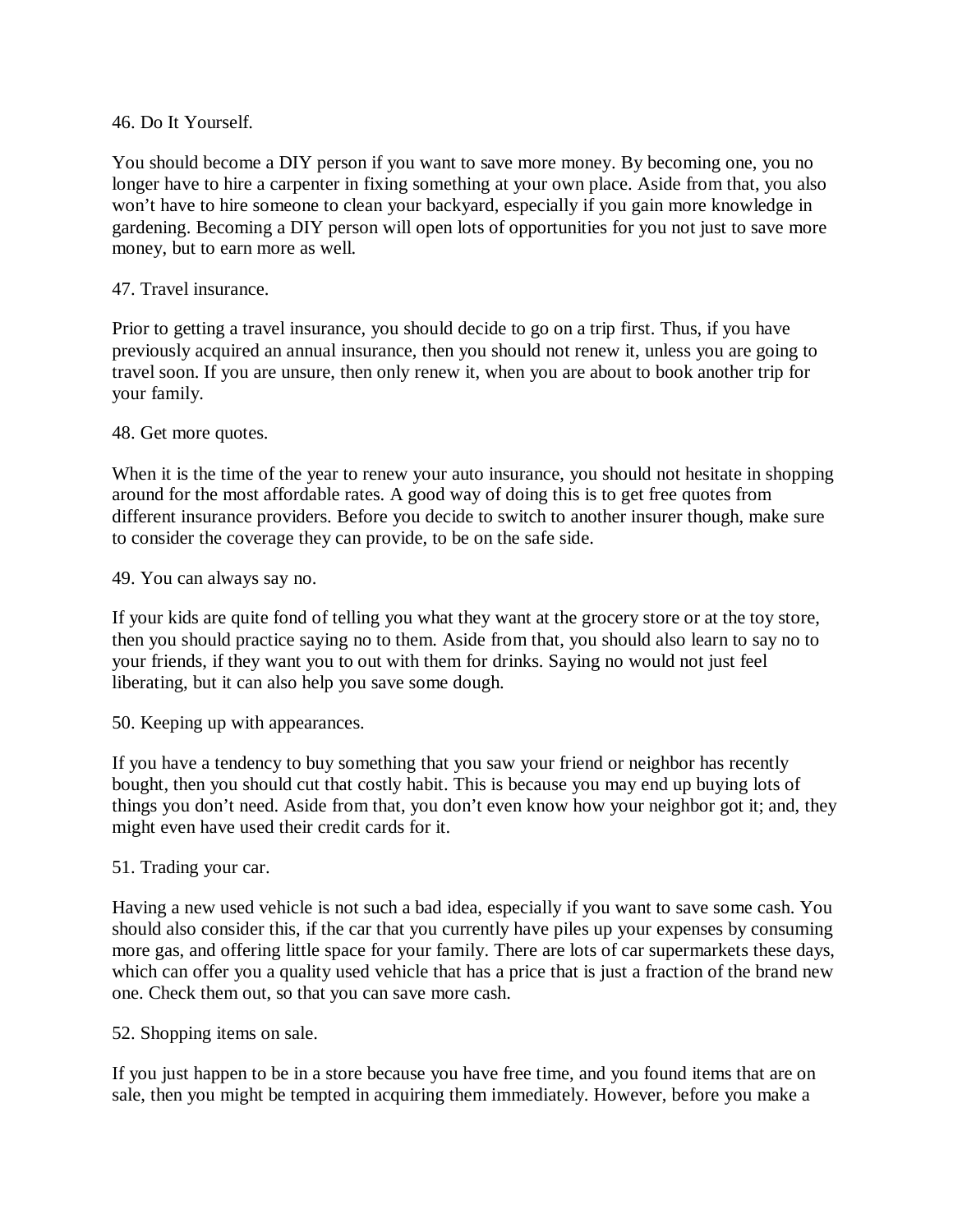drastic move, try to think about whether you really need the item or not. Although the item may cost only half of its original price, you still should not buy it if you don't really need it.

53. Your gym membership.

In order to have a healthier body, you may be visiting the gym on a regular basis. However, if your busy schedule prevents you from visiting it at least thrice a week, then you should cancel it. With your hectic schedule, you should workout at your own place from now on. Aside from saving more time, you can also save some money since you won't have to deal with membership fees.

54. Cut down your drinking habit.

Aside from the fact that drinking can cause negative effects to your health, it actually adds up on your monthly cost of living. If you are used to drinking a bottle or two of your favorite beer each night, you should cut it down to just a couple of beers only on weekends. By doing that, you are doing your body a favor, as well as your pocket.

# 55. Quit smoking.

Smoking is one of the leading causes of certain types of diseases all around the world. Aside from that, cigarettes also continue to become more and more expensive these days. Thus, you should find ways to quit it. When you quit smoking, you can lessen your risks to certain diseases, smell good, and save some money along the way.

#### 56. Use the internet.

If you are in need of a new recipe, a new guide to playing the guitar, or a new manual for selfdevelopment, you no longer have to go to the bookstore and spend lots of cash for it. What you can do is to access websites for the information that you need. Aside from offering you informative articles about the topic you are interested in, you can also find lots of eBooks on the web that are for free.

#### 57. Extended warranties.

Extended warranties are usually available for popular electronic devices. They are usually offered so that you would have a warranty that extends for more than just a year. Before you take advantage of it though, you should stop and think if you really need it. In most cases, a warranty for six to twelve months is already enough. Just make sure to choose an electronic device that is made in good quality, so that you won't have to worry about extended warranties.

#### 58. Eat lesser amounts of meat.

When you compare meat products to vegetables, they are more expensive, aside from the fact that they are often associated with fats. Thus, it is best to eat more vegetables instead. However, since you need meat for your source of protein, you should opt for chicken without its skin, since they are more affordable.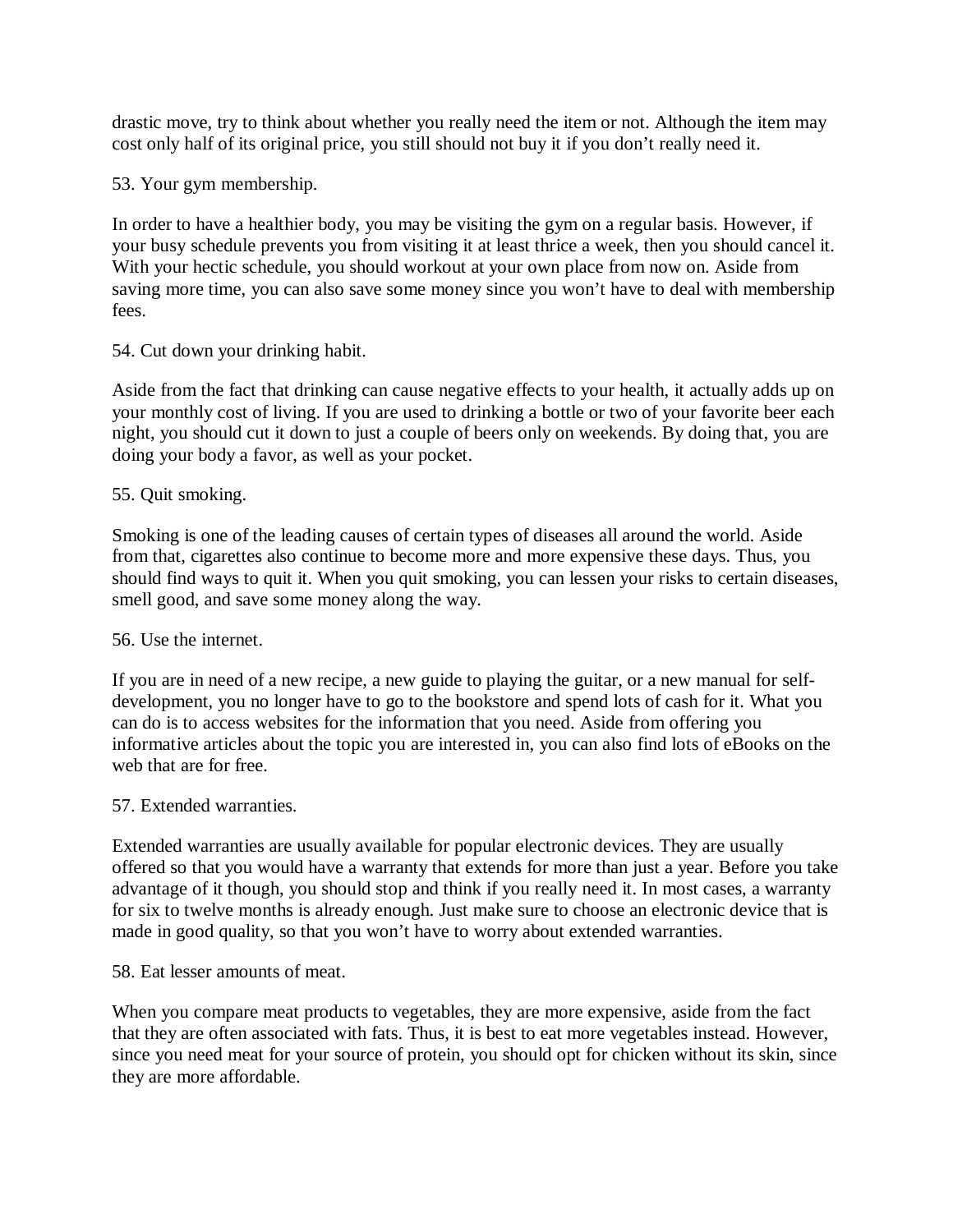59. Eat in a slower pace.

When it comes to eating, you can save more money and lose weight by eating slower. This is because when you eat slow, you will have a tendency to eat less, since your stomach would take a certain time to send a message to your brain that it is already full. Thus, in eating slower, you won't just enjoy a fitter you, but you can also enjoy more savings since you consume lesser amounts of foods.

60. Bring your own lunch.

If you don't have the time to go home and eat lunch, you should cook your own food and bring it with you. By doing this, you won't have to spend lots of money in eating at restaurants or fast food chains. Aside from saving lots of money, you can also ensure that you stay in good health, since you would be the one to prepare it.

61. Avoid the vending machine.

When you want a snack and you visit the vending machine for it, most likely, you would be paying a lot more for the foods that you eat, than if you were buying them from the grocery store. Therefore, the next time you purchase goods from the grocery, make sure to include your snack food items. By doing that, you can simply bring them with you, each time you report for work.

62. Making a list for the grocery.

When you are shopping at a grocery store, chances are you would end up going over your budget if you won't bring a list with you. Thus, it is a good idea to make a list of all the things that you really need. Aside from that though, make sure to take note of the prices of the grocery items, so that you already have an idea how much you are going to spend when you buy your groceries.

63. Buying medicines.

In buying medicines, the factor that can affect their prices are their brands. Thus, if you want to save money, then you should stick to generic brands. These generic medicines are actually equally effective as its high end counterparts. Just take note of the name of the medicine prescribed by your doctor and not the brand, so that you can save some cash.

64. Visiting the coffee shop.

If you simply love coffee and you often find yourself going to coffee shops for it, then you should learn how to brew your own coffee soon. There are lots of coffee making products available in the market today, which can allow you to make cups of delicious coffee in just a matter of minutes. Purchase one soon and you would be able to enjoy your favorite cup of coffee, without having to go out of your place and spending more money.

65. Go with water.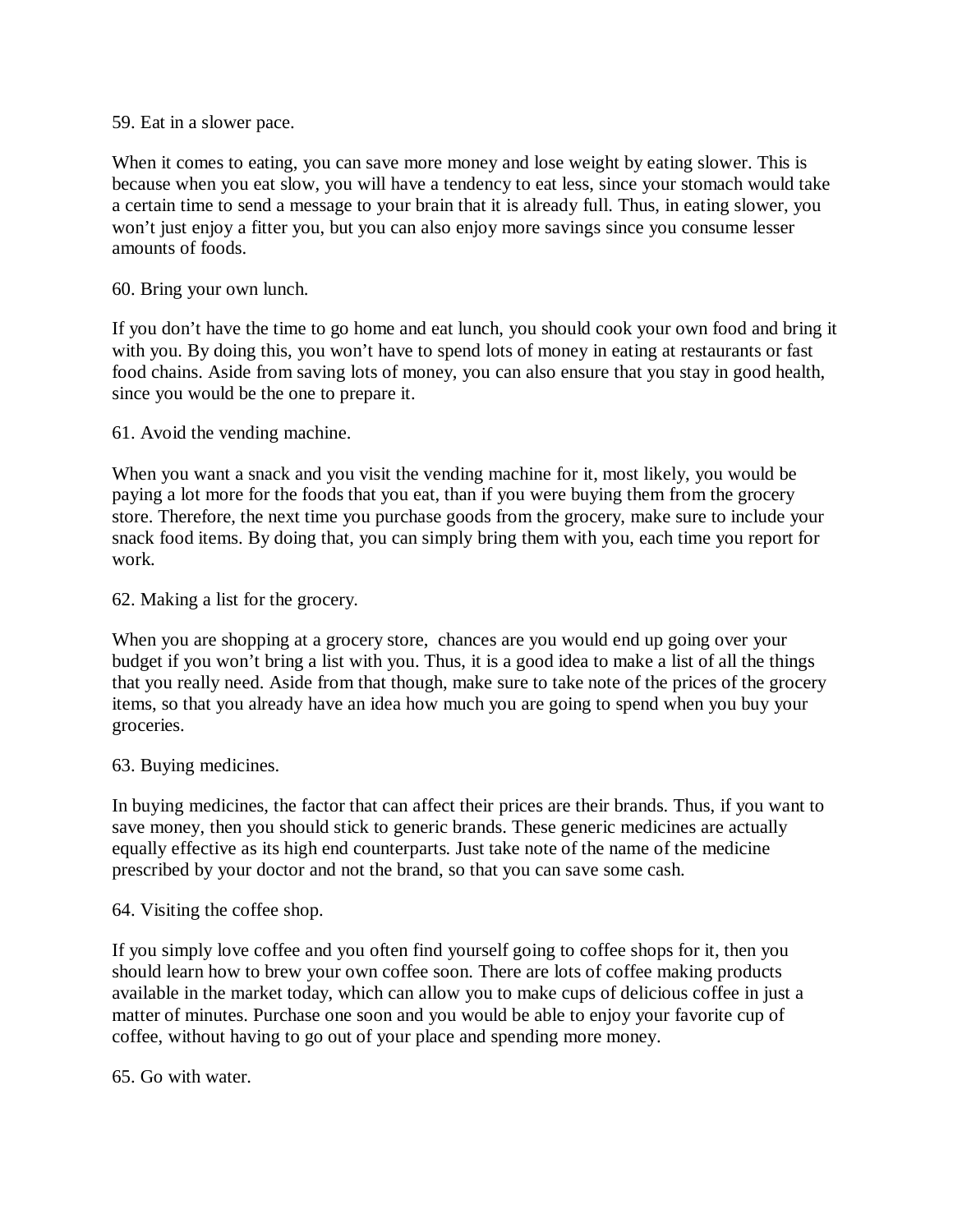When you are thirsty, whether you are at a movie theater or at the mall, you should skip soda, beer, or juice, and stick to water. This is because water is more affordable than the other drinking beverages, and in some places, it can even be offered for free. Aside from saving more money by drinking water, it can also help you stay fit, since it is not loaded with calories.

66. Collect reusable bags.

When you have a bunch of reusable bags at your place, then you can bring it with you when you buy your groceries. There are certain grocery stores these days, which can offer you discounts, tokens, or coupons, if you are going to being your own bag for your purchased goods. By doing that, you won't just be saving money, but you could also be saving the world by using lesser plastic bags.

# 67. Driving at nights.

Whenever you are driving at nights, you can actually save up some money by opening your car windows. By doing that, you would not have to turn on your air conditioner, and save up some gas in the process. With lesser gasoline consumed on a regular basis, you would be able to save more money.

68. Make sure your tires are properly inflated.

Making sure that your tires are properly inflated can prolong its life and save you some money in the process. Aside from that, it can also ensure that handling your car would be easy. Moreover, when the tires are properly inflated, you can also be assured that your car's fuel efficiency is at its maximum levels.

69. Get your car checked regularly.

Having your car go through routine maintenance actually offers a lot of benefits to you. Aside from making sure that your car is in top condition, it could also prevent damages, which can cost you a lot of money. Just make sure to find a reliable mechanic, so that he won't always tell you to replace something, just to make a quick buck.

70. Free parking.

When you go around town, you may find that lots of places require payment for parking, especially those that are near certain landmarks. However, if you are patient enough, you should be able to find a place that offers free parking. You may have to walk a few blocks towards your destination for it, but it would be worth it, especially if you practice this regularly.

71. Opting for a more basic insurance coverage.

To save up some money in terms of your insurance premiums, you can always tell your insurance provider to drop your collision and comprehensive coverage. This is a wise move, especially if your car is quite old. However, you need to be aware that dropping the said items from your declarations page would mean that you would be responsible for the cost of repairs to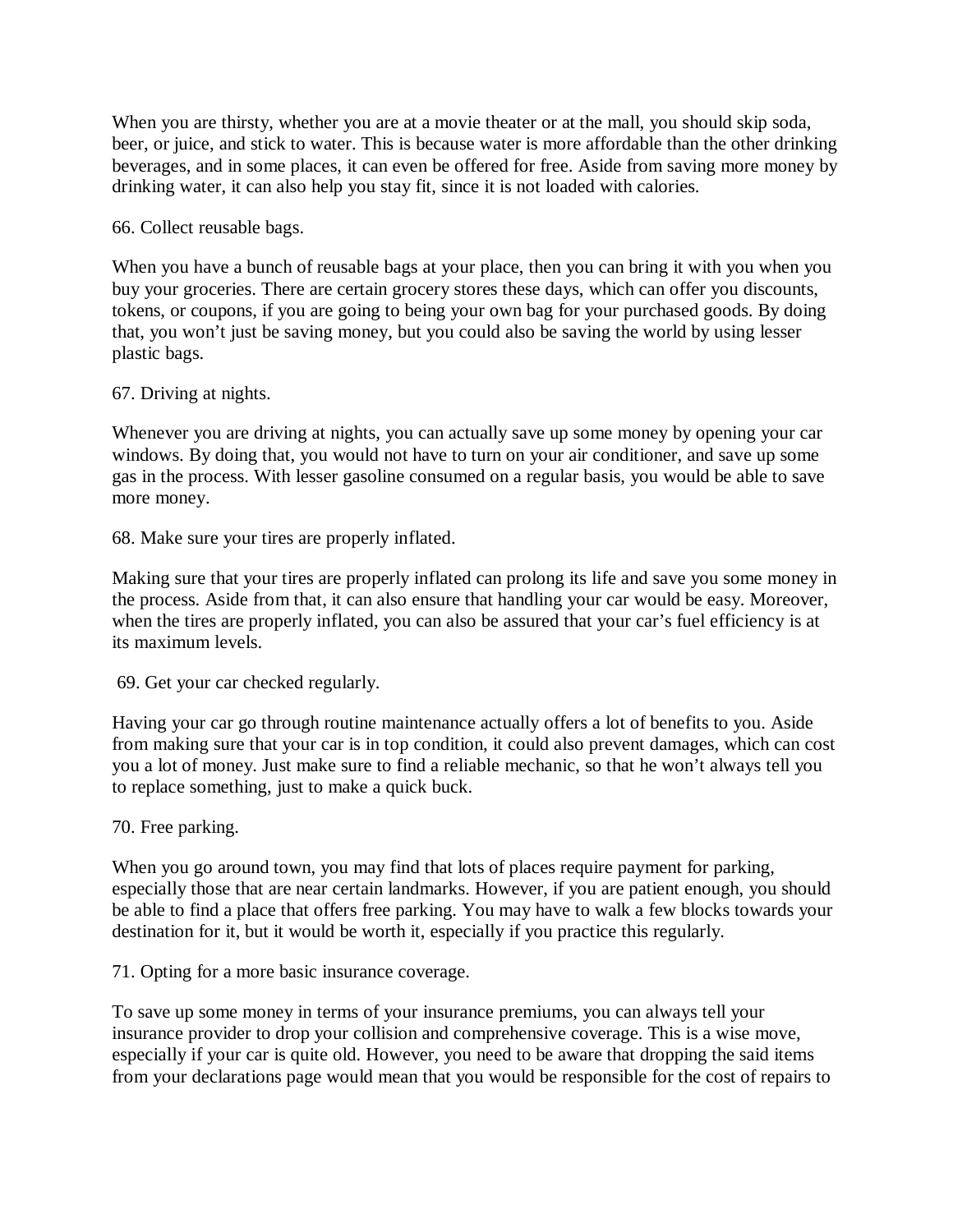your own vehicle, whenever you are involved with an accident, in which you are the at-fault party.

72. Choosing services you really need.

Each year, you should evaluate what services you really need and what services you don't need. You should ask yourself whether you really need to have cable television, landline, magazine subscriptions, and such. Try to check which services you really need to have a decent way of living, and stick only with them. Drop the other ones you don't need, so that you can save money.

# 73. Play online games.

If you have an internet connection at your place, it is far better to play online games, instead of purchasing more video games for your gaming console. There are lots of online gaming sites today, which can offer you the kind of entertainment that you want for free. With that, you won't have to pay for video games that are pretty expensive, which can help you save more money.

# 74. Don't use your dryer.

In washing your clothes, you may have gotten used to utilizing the dryer of your washing machine to dry your clothes up. However, if you want to save money, then you should line dry your clothes instead. This simply means getting yourself a clothesline or a rack where you can dry your clothes on. By doing that, you are lengthening the lifespan of your machine, aside from minimizing energy consumption.

75. Turn off your electric stove earlier.

Whenever you are using your electric stove to cook a meal, you should make it a practice to turn it off earlier than usual. This is because the plate on your stove usually stays heated even when the power is turned off. Thus, if you turn it off a few minutes early, then it can still continue to provide heat to your recipe.

76. Focus on your collection.

Lots of people like to have a collection of certain things, which they consider as a hobby. Some people like to collect caps, while others enjoy collecting bags. If you are one of them, then you should think whether the things you are collecting can really provide you with what you need. If not, then you should try to stop your costly habit. Instead, you should try to sell your collection, so that you can add more money to your savings account.

#### 77. Customer rewards programs.

There are grocery stores and even bookstores today, which offer customer rewards programs. If the store that you usually purchase items from offer it, then you should sign up with them. Although it takes some time to rack up some points, it can still provide you with something, which can help you extend your budget. Aside from that, some of these reward programs can also give you coupons and discounts on certain items.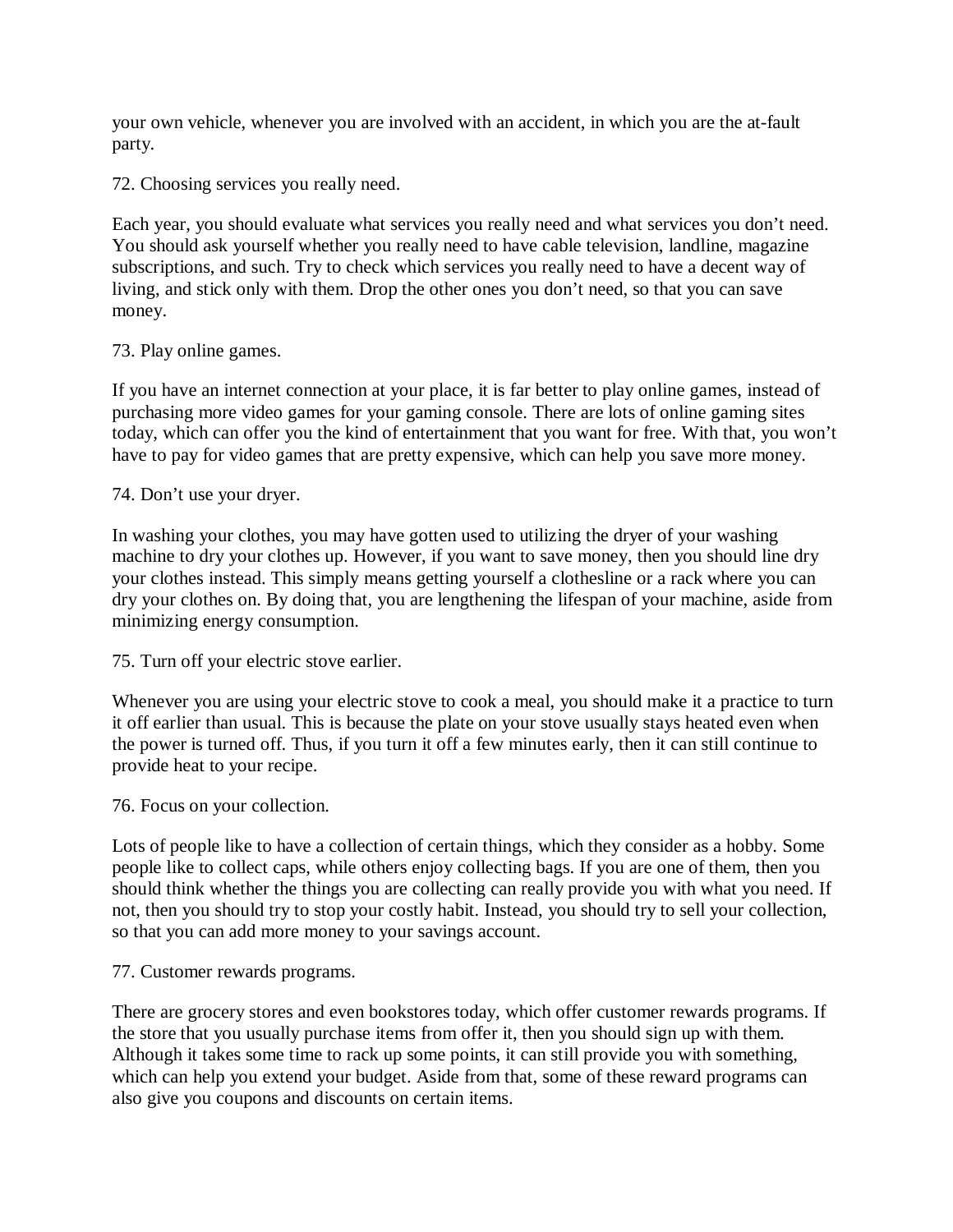78. Check out your credit card points.

Lots of credit card companies today offer rewards in relation to the points that you have collected whenever you use your card. If you have gathered enough points, you should check out the available items that you can redeem it for. Aside from items though, some companies may also agree to waive some fees associated with your account in exchange for the points.

79. Personalize your gifts.

Whenever you hand out gifts for birthdays, Christmas, and such, it is always best to personalize them, in order to increase its value. Aside from making the present more meaningful though, personalizing gifts can also offer you a way to save up some cash. Thus, make use of your imagination, so that you can save up some money, while making your friends happy.

#### 80. Let time pass by.

Whenever you find yourself longing to purchase something new, such as a new gadget, a new pair of pants, or a new pair of shoes, you should let a couple of weeks pass by, before making up your mind about it. In most cases, you can find yourself losing the urge to buy the item that you want, especially if you really don't need it.

81. Spend less money but have more fun.

If you are the kind of parent who wants to see their kids having fun, there is actually no need to spend lots of money for it. Instead of taking them to rides or at the malls for shopping, you can actually make ordinary stuffs around your house interesting and fun enough for your kids. You can do some paper tossing, do origami, play hide and seek, and such so that you can all have some fun, without spending money.

#### 82. Eat healthier meals.

Avoiding highly processed foods is actually something that offers more than just health benefits. It can also help you save up some money, since they usually cost more than when you prepare your own meals. Preparing your own meals can help you save money, since you can easily load it up vegetables, which are more affordable than meat.

83. Don't leave the door of the refrigerator open.

Leaving the door of your refrigerator open for a long period of time can cost you lot of money, due to using up lots of energy. This is because whenever you open your refrigerator, it could lose a certain amount of its cool temperature, and will have to try to attain it again. Thus, tell all the members of your family about this, so that you can minimize your energy consumption.

84. Your car's air filter.

Cleaning your car's air filter will take you a long way when it comes to saving money. This is because a clean air filter can improve your vehicle's fuel efficiency. With that, you can be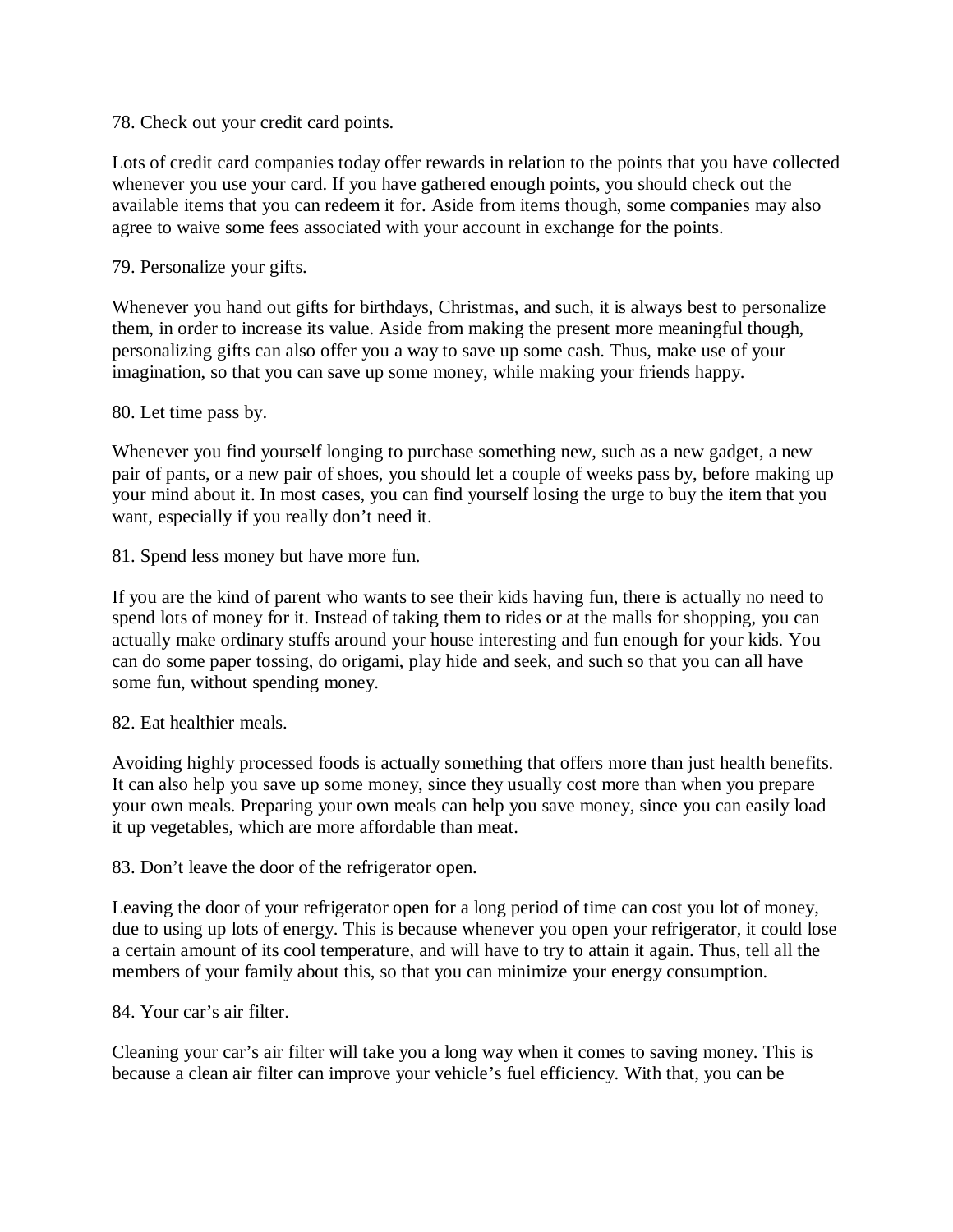assured that your gasoline consumption would be maintained at reasonable levels. Just check out your car's manual in doing it, so that you can clean the air filter soon.

85. Making your own things.

Making your own things can actually help when it comes to saving more money. When you bake your own cake or bread, you would soon realize that it is actually a lot more affordable in purchasing the ingredients for it and making it, than buying them from the bakeshop. Thus, learn making your own things soon, so that you can save more money in the process.

86. Finding relief from stress.

If you need to relieve yourself from stress, there is no need to spend lots of money for it. As long as you know some meditation techniques or yoga, then you wouldn't have to go to spas or massage parlors to relax. Aside from that, you can even just sit or lie down and listen to soothing music in order to get over a stressful day at work.

87. Do a routine check on your appliances.

You should regularly check your appliances in order to save more money. When you constantly check your appliances, you would be able to see if there are dusts on certain parts of it, such as the vents, the backs, and such. If you keep the appliances well cleaned, you can improve their efficiency and prolong their life.

88. Club memberships.

If you have a country club membership or a gym membership that you actually are not using, then you should cancel it. By doing that, you would be able to save some amounts of cash on a monthly basis. There is no need to worry about canceling them, since you can always renew your membership whenever you want to.

89. Wash your hands properly.

Cleaning your hands thoroughly after going to the comfort room, or touching different types of things like money, books, among others, is one of the best ways to prevent diseases to affect you. Keeping yourself from viruses and bacteria can help in saving money, since you won't have to deal with medical bills and medicine costs.

90. A gift does not have to be an item.

Providing your friend with a service that they really need can be a very meaningful gift, instead of giving them the usual gift item. For example, you can actually offer to wash your friend's car and wax it, instead of purchasing a gift item for him. Aside from that you can also offer to babysit for your friend, so that she can go out with her spouse.

91. Online accounts.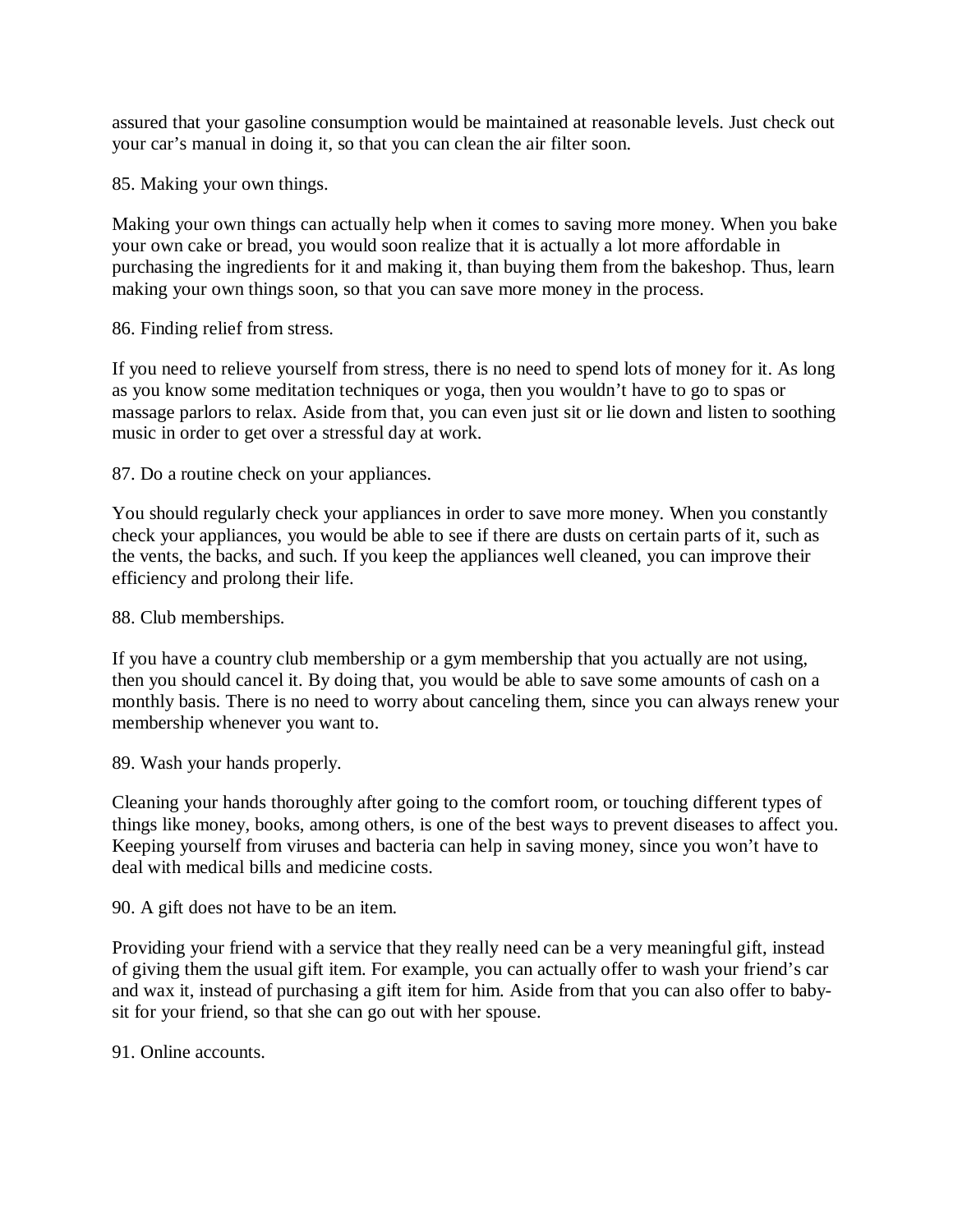If you saved your credit card information on your online accounts so that you can easily purchase items that you want, then you should remove them soon. This is because this can give you a very easy way to overspend or go over your budget. Once you remove them, whenever you need to purchase something, you will have to look for your credit card information, which can take up some of your time.

# 92. Buying a car wisely.

Whenever you want to buy a brand new car, a couple of factors you want to consider would be the car's fuel efficiency and reliability. When you focus on these factors, it can actually save you lots of money in the long run. Thus, you should do your research about the cars you are considering purchasing soon, so that you can have the one that can help you save more money.

93. How to prevent shopping by impulse.

Making impulse buys, especially if you use your credit card for it can pile up your debts. To ensure that this is not the case, whenever you have the urge to purchase something, you should spend around a minute or two in thinking about whether you really need it or not. If not, then you simply have to let go of the urge, and save your hard earned cash.

94. Taking care of your debts.

If you want to save more money, you should take care of your debts very soon. One of the best ways to do it is to come up with something, which can remind you about it regularly. You can set a reminder about it through your phone, or come up with a visual reminder, so that you would become more consistent in hitting your goals regarding your debts.

95. Eating a full breakfast.

When you eat a full breakfast, you won't just be having the energy that you need to get through the day easily, but it can also save you some money. This is because it can control your unnecessary cravings during lunch and dinner. Aside from that, a full breakfast is often more affordable than large meals during lunch and dinner; thus, you won't have to deal with a huge expense for it.

96. What to do when you want to buy clothes.

Whenever you have the urge to buy new clothes, you should check out your closet first. If you find out that there are lots of clothes you have that you have not used for the past months, then you should bring them in front. By doing that, you would actually feel like you already have newer sets of clothes; thus, it can prevent you from shopping for unnecessary clothing.

97. Gain the support of your family.

If you want to save more money, you should tell your family all about it. When you do that, you can actually gain their support. If your whole family supports you, you can all work out together in order to minimize your costs. They can all help in minimizing energy and water consumption.